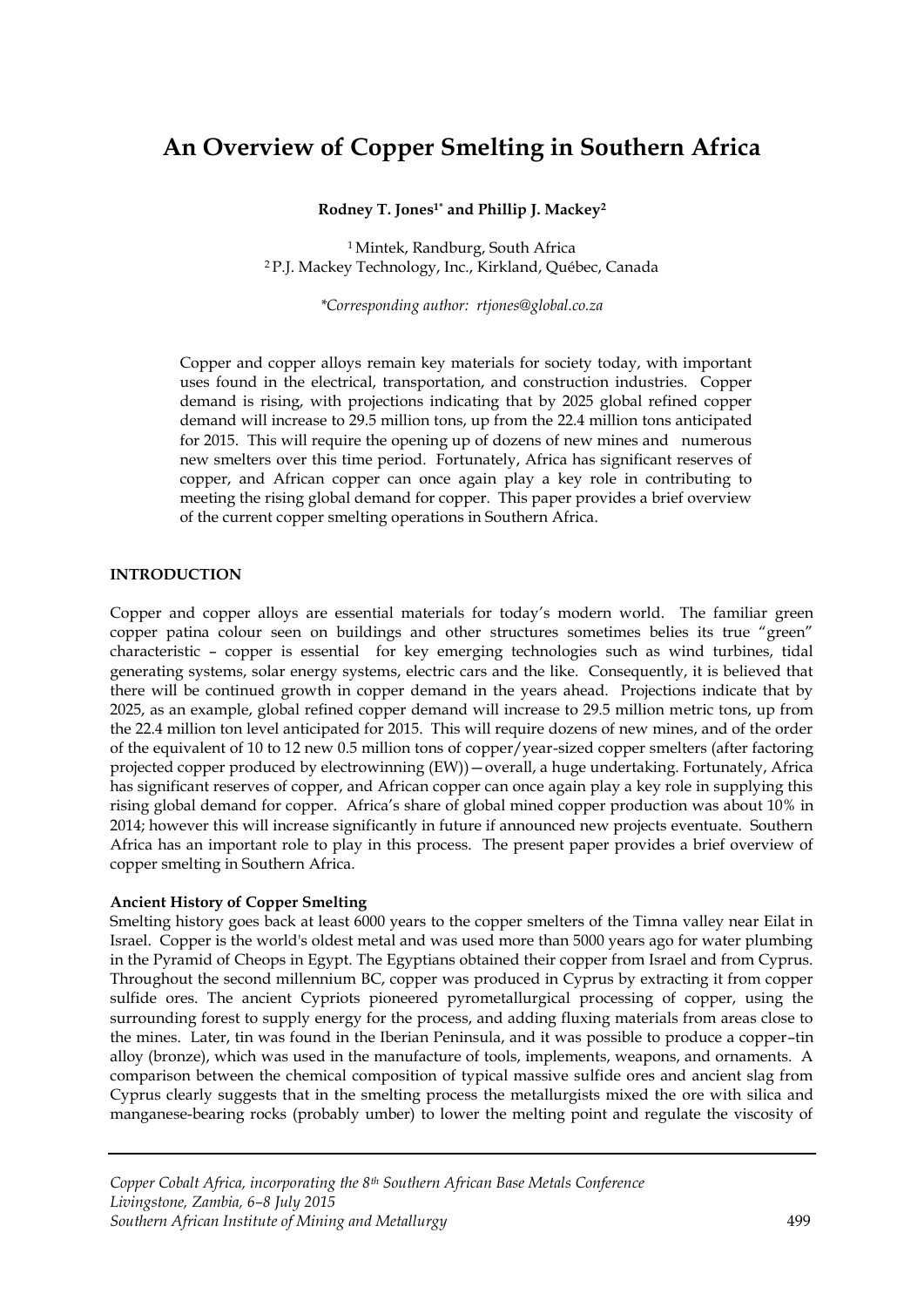the melt, making it easier to separate the metal from the slag. The smelting of copper sulfide ores in Cyprus lasted for more than 3500 years and produced more than 200 000 tons of copper metal. Many slag heaps remain to this day.

## **O'okiep Copper Company**

By contrast, the earliest records of large-scale copper production in South Africa date back to the second half of the 1800s when the Cape Copper Company began smelting copper ore from Namaqualand. The indigenous African people in the area had probably worked copper in Namaqualand for several hundred years, but this was necessarily done on a small scale. Dutch colonialists discovered the Okiep deposits in 1685, when Simon van der Stel discovered the 'Copper Mountain' at Springbok, after officials at the Cape learnt of the existence of copper, somewhere to the north, from Namas who brought objects made of that metal. However, transport and other difficulties prevented exploitation at that time. he first South African mining company was formed there in 1852 to mine the copper deposits. Other notable firsts for this mining district include the first South African geological report and geological map, both of which describe and depict the Namaqualand copper fields. The Blue Mine, on the outskirts of Springbok, was the first mine to be sunk in the district (in 1852). The first records of the Okiep mine are dated 1856, when a shaft with a "splendid show of copper" can be found mentioned. In the 1860s, Okiep became the most important mine of the Cape Copper Company. In 1866, a narrow-gauge railway line was built to Port Nolloth on the coast. This line was primarily used to convey the partially smelted copper matte to the coast from where it was exported for further refining in South Wales. Because there was an insufficient supply of water to operate steam locomotives on this line, the service was pulled by mules until as late as 1890. An account of the mine (from a publication of the Colonial Office of the Cape of Good Hope dated 1878) indicates that the ore contained an average of 32% copper, and that cupola furnaces were in place. Production by the Cape Copper Company ceased in 1919 as a result of the post-war economic slump, and Okiep soon became a ghost town. The operations of the Namaqua Copper Company continued for slightly longer, but its mines finally closed in 1931. The O'okiep Copper Company Limited was later formed in 1937 and acquired the assets of both the Cape Copper Company and the Namaqua Copper Company. Fluctuating copper prices, coupled with a remote and hostile setting, have resulted in varying degrees of success and failure in the 150-year modern history of the Okiep district mines (Smith, 2006). In 1984, Newmont sold the Okiep Copper Company to Goldfields of South Africa.

More recently, assets from the O'okiep Copper Company were acquired by Metorex in 1998. Reprocessing of the slag dump over a seven-year period by flotation methods started in 2002. Metorex managed the mine and smelter, sourced concentrate feed for the smelter, and marketed the resulting blister copper. O'okiep smelted its own concentrate, as well as concentrate from Maranda and Chibuluma. Concentrate was converted to blister copper at the smelter, and the product was exported, with the metal being refined in Europe. In order to maintain smelter efficiency, a further 50 000 t/a of other concentrate material was required. These concentrates were imported through Cape Town, smelted under toll agreements, and returned to commodity traders by the same route (Mining Weekly, 2004).

Today, Okiep (its modern spelling) is a small ex-mining town that is going through tough times, despite having been, at the turn of the previous century, arguably the richest copper mining area in the world.

## **Nkana Smelter, Kitwe, Zambia**

According to Cutler et al*.* (2006), the Nkana smelter in Kitwe, Zambia was commissioned in 1931, with two reverberatory furnaces, two Peirce–Smith converters, and blister casting facilities. In the first year of operation, blister production was 6000 metric tons. At the peak of production in 1971, when 330 000 tons of copper was produced, there were five reverberatory furnaces and five converters in operation, with a sixth Peirce–Smith converter undergoing maintenance. By the early 1990s, production had fallen to a level of about 200 000 t/a, and in 1993 fell again to around 130 000 tons.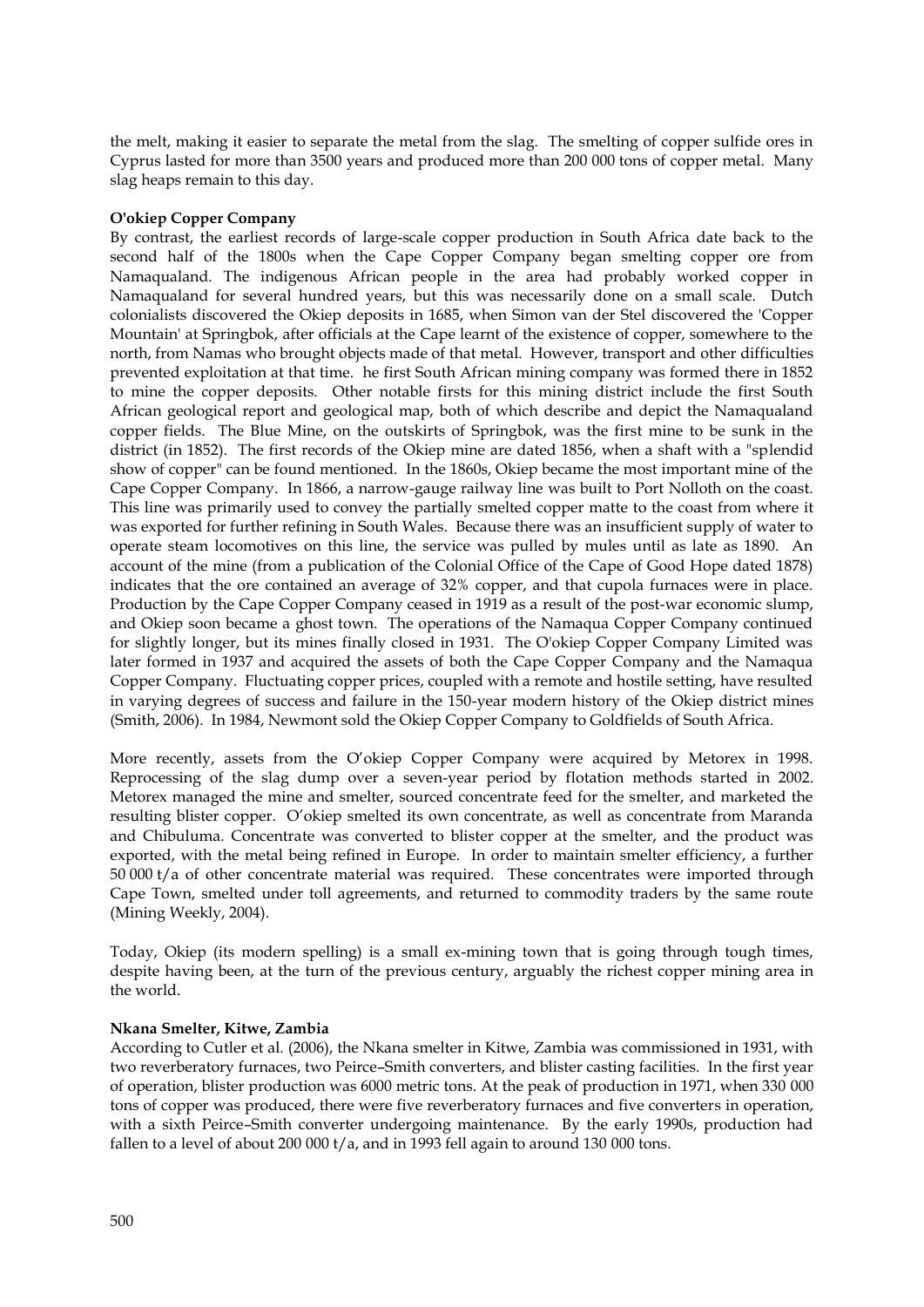By the mid 1980s, ZCCM (Zambia Consolidated Copper Mines) management realised that Nkana faced serious operating cost and reliability problems into the future, by continuing to run end-wallfired reverberatory furnaces as the primary smelting units. The other driver for change was the need for additional acid for leaching of the Nchanga refractory ores to increase production of electrowon copper. The 1986 study team's recommendations were to retrofit two conventional reverbs with an oxy-fuel roof-burner system (commissioned in 1990), and install an El Teniente converter to convert matte plus additional concentrates to white metal. Some of the Peirce–Smith converters would be retained for the conversion of white metal to blister copper. It was anticipated that the retrofitted furnace would smelt 800 tons of concentrate per day, compared with 450 t/d with an end-fired furnace using 14 oxy-fuel burners and around 200 t/d oxygen. In the event, the design of the gashandling system was sufficient only to handle a maximum of nine burners - around 500 t/d concentrate. The El Teniente Converter was commissioned in 1994. Reverberatory furnaces were the mainstay of production up until 1994, when an El Teniente converter (CT) was installed to upgrade reverberatory furnace matte to white metal, prior to converting in conventional Peirce–Smith converters. In 2000, a decision was taken to increase the proportion of concentrate smelted in the CT by introduction of bone-dry concentrate injection through the tuyeres. A flash dryer with a nominal capacity of 1200 metric tons per day of dry product, and associated tuyere injection system was commissioned in March 2004. Based on the projected concentrate arisings from the KCM mines into the future, as seen in 2004, it was decided to develop the CT to be the primary smelting vessel at Nkana, to handle a minimum of 1250 tons per day of concentrate, and to operate only one reverberatory furnace in slag-cleaning mode pending a full evaluation of alternative slag-cleaning technologies. The anticipated cathode production from Nkana was to be in the range 140 to 150 000 tons per annum. Vedanta took over as the majority shareholder in Konkola Copper Mines (KCM) at the end of 2004, and worked towards maximizing the available smelting capacity, taking it to 165 kt/a. The Konkola Copper Mines (Sterlite) Nkana Smelter was closed in 2009.

## **SOUTHERN AFRICAN COPPER SMELTERS CURRENTLY IN OPERATION**

## **Kansanshi – Solwezi, Zambia**

The Kansanshi copper smelter – the newest copper smelter in Zambia, and one of the newest in the world – is located in Solwezi, the capital of the North-Western Province of Zambia. The Kansanshi copper smelter utilises **IsaSmelt** smelting technology, and will process 1.2 million metric tons of copper concentrate per year, with an output of 300 000 tons per annum of blister copper. The plant consists of an IsaSmelt furnace, a matte-settling electric furnace, four Peirce–Smith converters and two anode furnaces. The smelter produced its first copper in December 2014. Refractory installation throughout the plant was completed in March 2015 by the Dickinson Group.

The Kansanshi plant was already a major producer of SX–EW copper when they chose to expand their operation by installing a copper smelter. One of the key benefits of this integration between hydrometallurgy and pyrometallurgy is the reliable supply of low-cost sulfuric acid (1.0 million tons per annum) to sustain the existing operations.

Kansanshi Mining Plc (which encompasses the smelter and the adjacent mine) is 80% owned by Vancouver-based First Quantum Minerals Ltd and 20% owned by Zambian mining parastatal Zambia Consolidated Copper Mines Investment Holding (ZCCM-IH). First Quantum invested over \$800 million to develop the greenfield copper smelter, which, as indicated above, is expected to produce more than **300 kt/a** of anode copper.

First Quantum has previously announced plans for the future expansion of their Kansanshi copper smelter. The first stage of the expansion project was envisaged to include an IsaConvert furnace for producing blister copper from crushed matte. Proposed plans to double the size of the smelter currently seem to be on hold.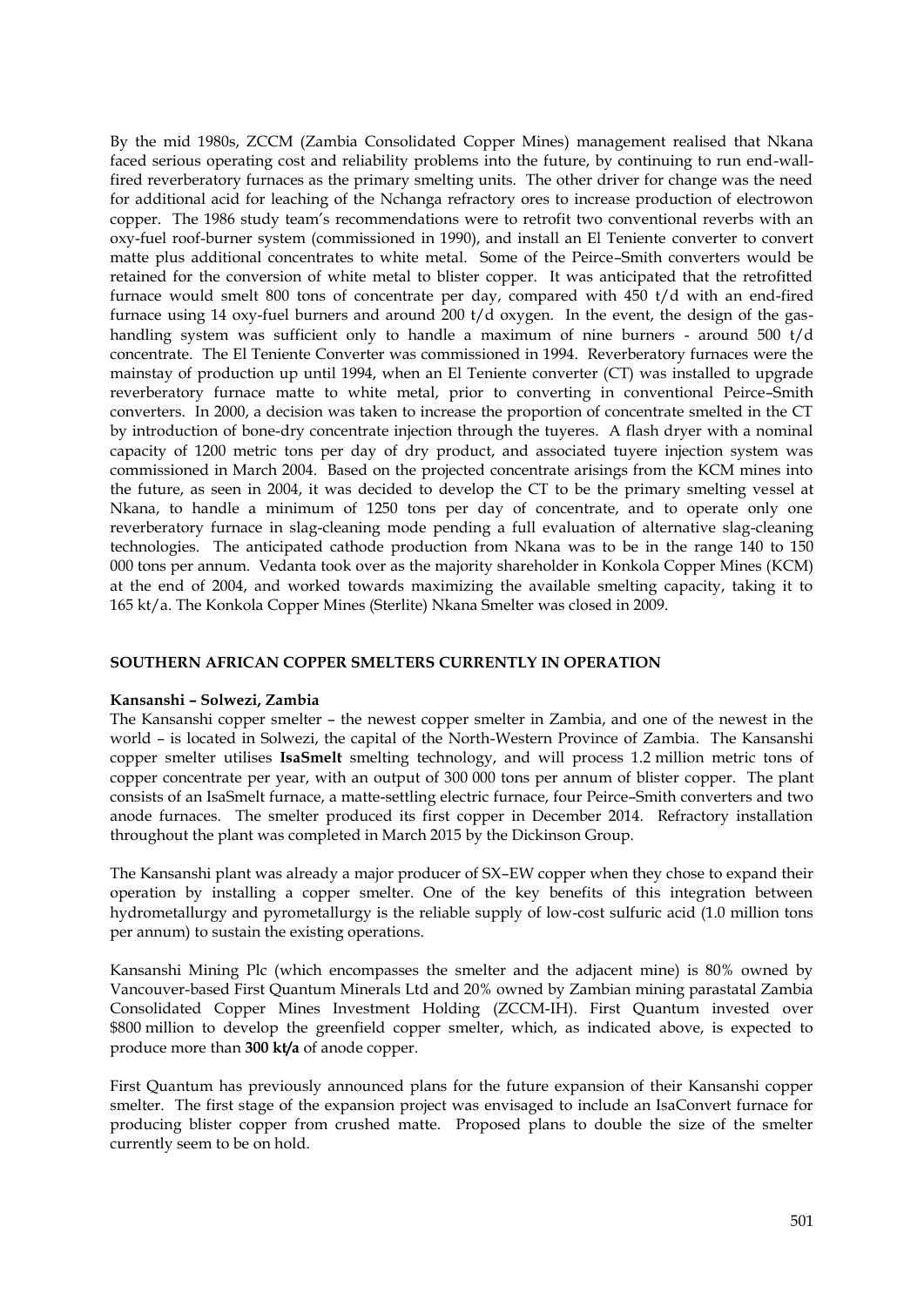## **Konkola Copper Mines Nchanga Smelter – Chingola, Zambia**

Konkola Copper Mines plc, a unit of the Vedanta group, operates a new Outotec direct-to-blister smelter at the Nchanga plant, Chingola, Zambia. The smelter, which was commissioned in 2008, includes a new 112 t/h direct copper **flash furnace** plus all ancillaries and two electric slag cleaning furnaces for cobalt and copper recovery from the highly oxidized slag. The blister copper is tapped to anode furnaces for fire refining. The smelter has a nominal capacity of **300 kt/a** (Chikashi, 2011).

## **Mopani Copper – Mufulira, Zambia**

Mopani Copper Mines commissioned their **IsaSmelt** plant at Mufulira in Zambia's Copperbelt during 2006. It was designed to initially smelt 650 kt/a of concentrate, with the potential to expand to 850 kt/a in the future. Mopani's Isasmelt plant replaced their existing electric smelting furnace, which in turn had been introduced in 1971 to replace the original reverberatory furnaces which had been used for smelting when the plant began in 1937. The plant comprises a new feed preparation system, electric settling furnace, waste heat boiler, electrostatic precipitator, gas cleaning plant, oxygen plant and acid plant. Improvements were also made to the converter aisle and anode plants. This project, on a brownfield site in a remote area, took 28 months from signing of the engineering and licence agreement to achieve the first feed on in the furnace in September 2006. The smelter underwent a shutdown and rebuild in June 2014. The smelter is owned by a joint venture company, Carlisa Investments Corporation, comprising First Quantum Minerals, ZCCM-IH, and Glencore. Copper production is estimated to be about **185 kt/a**.

## **Palabora Mining – Phalaborwa, South Africa**

Palabora Mining Company is situated in the Limpopo Province of South Africa, adjacent to the Kruger National Park. The Palabora smelter commenced in 1966, and consists of a single coal-fired **reverberatory furnace**, three Peirce–Smith converters, two anode refining furnaces, a holding / scrap melting furnace and an anode casting wheel (Brazier et al*.*, 2006). A sulphuric acid plant was installed to treat the off-gas and produce sulphuric acid. The smelter nameplate capacity was originally 80 kt/a, but was improved and upgraded to 120 kt/a by 1972. The plant was built to treat concentrate produced at the Palabora concentrator handling ore from the then new open-pit mine. In 2004, the smelter feed was supplemented with imported concentrates. The facilities at Palabora include the smelter and the copper electro-refinery plus a number of ancillary plants handling by-products.

Originally a joint venture between Rio Tinto and Anglo-American, the facility is now operated by a new consortium comprising South African and Chinese interests. Once described as "possibly the most productive single reverberatory furnace operation in the world" (Edge, 1979), the plant today is forging its new place in the smelting world and promises to continue the long tradition already established at Palabora. The nominal copper capacity at Palabora is **160 kt/a**.

# **Chambishi (China Nonferrous Metal Mining Group) – Zambia**

Construction began on the Chambishi Copper Smelter of Yunnan Copper Corporation (YCC), located in the Zambian Copperbelt, in November 2006, and the smelter began producing copper at the end of 2008. The **IsaSmelt** smelter was initially designed to produce 150 kt/a of blister copper, but has since been expanded to reach **250 kt/a** of blister copper (which represents a smelting capacity of 750 kt/a of feed) (Alvear, 2010; IsaSmelt, 2015).

## **Dundee Precious Metals – Tsumeb, Namibia**

The Tsumeb smelter complex was built between 1961 and 1962 and commissioned in 1963 by Tsumeb Corporation Limited under Newmont Mining. It featured an integrated copper and lead section (with refinery), and smaller plants that produced cadmium and arsenic trioxide as by-products. Production officially started in 1964. At that stage, the smelter produced more than 3500 tons of copper and 6000 tons of lead per month.

In 1988, the Tsumeb complex was taken over by Gold Fields South Africa and administered by Gold Fields Namibia. Approximately six years later, the lead smelter was closed permanently. In 1996,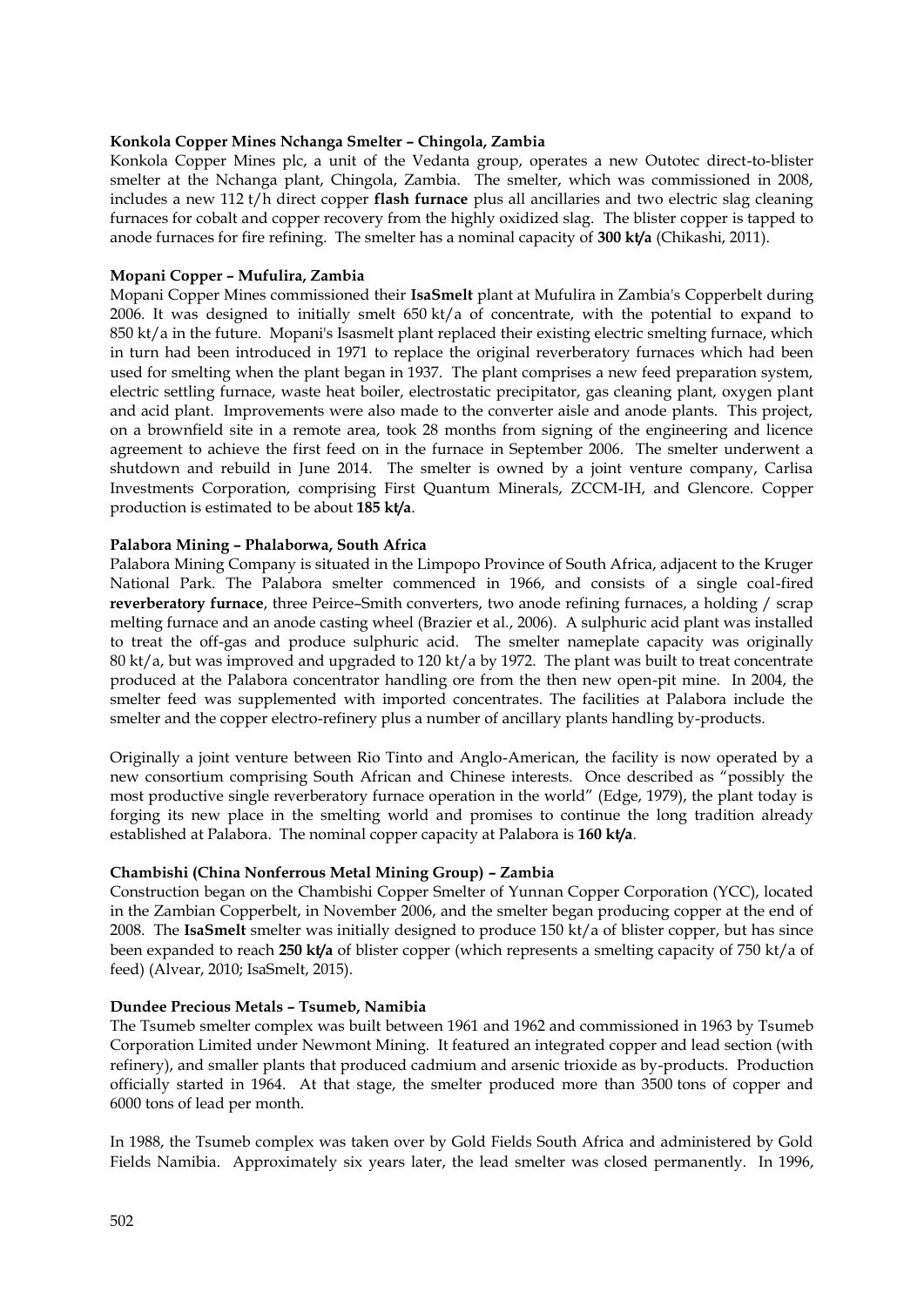Tsumeb's mining and smelting operations came to a standstill due to a prolonged labour strike. This ultimately led to the closure and liquidation of Gold Fields Namibia in 1998.

Since the closure of the well-known Tsumeb polymetallic smelter around 1994, the smelting plant has undergone a number of ownership and name changes – from Ongopolo Mining and Processing, to Namibia Custom Smelters (Weatherly International), and was bought by its current owners, Dundee Precious Metals, in 2010. The facility consists of two primary smelting furnaces, the old reverberatory furnace, as well as a refurbished **Ausmelt** Top-Submerged Lance (TSL) furnace, with Peirce–Smith converters used to treat the matte. The smelter was converted to a toll smelter at the beginning of 2009. It has the capacity to treat about 120 kt/a of concentrate. The smelter is one of only a few in the world which is able to treat arsenic- and lead-bearing copper concentrates, and is therefore able to conclude long-term favourable contracts to treat such concentrates. The smelter treats high-arsenic copper ores, from Bulgaria and elsewhere. About half the smelter feed comes from Dundee's Chelopech mine in Bulgaria, with additional feed sourced from a number of countries including Peru, Greece, Russia, Poland and several African countries. Both blister copper and arsenic trioxide (As<sub>2</sub>O<sub>3</sub>) are produced from the concentrates. The blister copper is delivered to refineries for final processing, and the  $As<sub>2</sub>O<sub>3</sub>$  is sold to third-party customers.

A new oxygen plant was commissioned in 2010, delivering 170 t/d of oxygen to the TSL. It is reported that with a further increase in oxygen capacity, smelter concentrate capacity will increase to 240 kt/a. Blister copper produced in the Peirce–Smith converters is treated at third party plants for refining. Nominal capacity at present is about **40 – 50 kt/a** of blister copper.

## **BCL Nickel-Copper Smelter – Selebi Phikwe, Botswana**

BCL is a mining and smelting company that began its operations in the late 1950s. The **Outotec flash** furnace at BCL commenced in 1973, treating Ni–Cu concentrates from the Selebi mining operations. The flash furnace, one of the largest units in the world in terms of physical size, treats 120 t/h of Ni– Cu concentrate. The produced matte is converted in one of the three Peirce–Smith converters, and slag is cleaned in one of two electric furnaces. Finished Bessemer matte is shipped to a number of refineries for metal recovery. Nominal copper output in Bessemer matte at BCL is about **30 kt/a**.

## **Rubamin – Likasi, DRC**

Rubamin, an Indian mineral exploration company, has processing facilities in the Democratic Republic of Congo (DRC) and India. They operate a small smelter at Likasi, in the Katanga Province of the DRC, treating primarily malachite ore The commercial production of copper blister started in May 2008, with the first-phase capacity of 4.8 kt/a. Rubamin's furnace operations in Likasi produce **20 kt/a** of blister copper from malachite ore. The facility has a power installation capacity of 20 MVA.

## **Copalcor – Germiston, South Africa**

Copalcor is South Africa's largest secondary copper smelter and manufacturer of copper, brass and alloy solutions. It stated life as an offshoot from a company based in Birmingham, England. McKechnie Brothers was started in 1948 by John Rae, Tom Jones, Jack Morris and Hal Hastings, in Wadeville, Germiston. It produces a wide range of copper and brass products. The scrap-melting **induction furnaces** supply molten metal for slab casting, hot rolling and extrusion. In 2010, Copalcor installed a 1000 kW induction power supply for a three-ton furnace used to supply metal for a continuous vertical casting process. They also have a 1600 kW induction heating system. Copalcor's three furnaces provide the capacity to melt over 400 tons of non-ferrous alloys per month, roughly **5 kt/a**.

On the supply side, Copalcor also manufactures various furnace components, including busbars, contact shoes, furnace side-wall coolers, tap-blocks and launders.